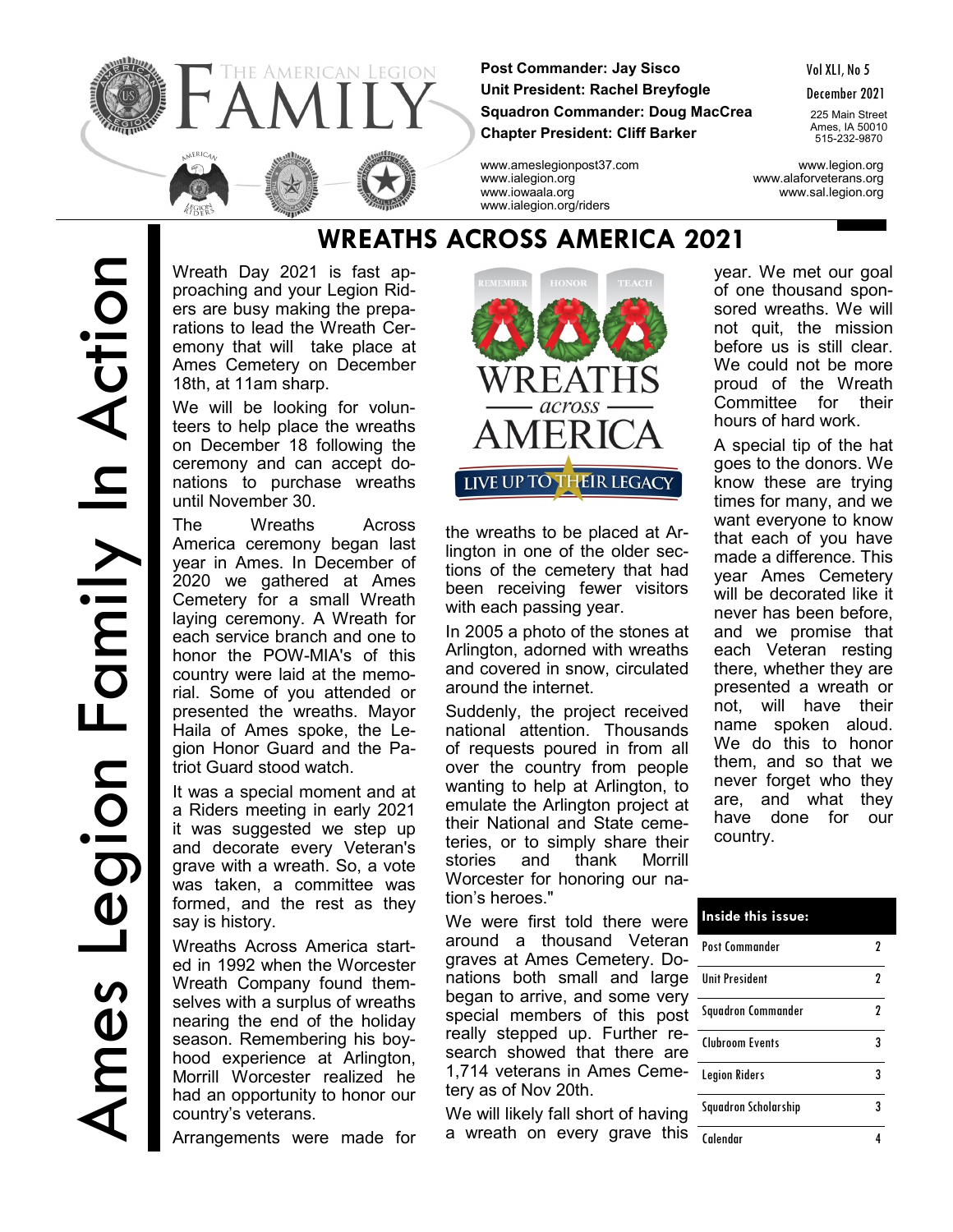## **Post Commander Jay's Comments**

Hello again! It's hard to believe we're already here in December and getting ready to close out 2021. I want to start by publicly thanking Doug MacCrea and Dave Rehbein for filling in for me in my absence. Doug handled the regular monthly meeting and Dave gave the welcoming remarks for the Ames Veteran's Day program.

I think we've had a good year coming out of Covid and we're slowly but surely getting back to normal. Jodi and her team of volunteers continue to bring us Wednesday night curbside dinners. May saw the restart of Bingo, as well as sponsorship of a very successful American Legion State Baseball tournament and the Ames Memorial Day program. In July we had the opportunity to gather in person for the State American Legion Convention and August saw the National Convention taking place in Phoenix.

December is a time of joy, happiness and hope. It is bustling with activities of the holiday season. During this busy time, let's also remember those that may have recently lost a loved one or are alone this Holiday season. December 7, 2021 marks the 80th anniversary of the attacks on Pearl Harbor and subsequently the United States officially entering WWII. In reading the history of the American Legion Auxiliary during that time, they helped distribute a series of books to families of those that went off to war. Included in some of those booklets were statements, such as "Do not, if they have been in battle, expect them to tell you of all of the experiences," the second American Legion book-

October brought the return of Steak Night and the Halloween Main Street Trick or Treating. Well done to the Auxiliary for the Trick or Treating. In November we had the return of the inperson Ames Veterans Day program as well as the Academic Awards program. Now here in December we see the return of the world-famous SAL Biscuits and Gravy breakfast as well as the Auxiliary's Cookie Fair both being held on December 11. Please come out and support those groups and get some good food and treats to boot. Steak night will be December 4, another opportunity to support the Post and enjoy a great dinner. Also, on December 18th the Legion Riders will be leading the placing of wreaths on the graves of veterans in the Ames Municipal Cemetery.

Please consider sponsoring a WWII or

### **Unit President Rachel's Comments**

let explained. "There are some experiences that just are not told. Do not ask that they talk about those things. They are theirs and theirs alone." Fast forward 80 years to today. We are finding out that may not be the best practice. It is coming to the forefront that mental health, especially those of our veterans, is just as important as their physical health. Many more resources are available to our veterans than at the end of WWII. It is important that as an organization that supports veterans that we let them know they are not alone. So, what can we do? Give them hope by reaching out to those that aren't able to get out, especially now that we are entering the cold months of winter. Ask them for

Korean War veteran who has not yet paid their dues. What a great way to show these veterans how important they and their service are to all of us. If you want to be a sponsor, please email [amespost37membership@gmail.com!](mailto:amespost37membership@gmail.com)

In 2022 we can, and would certainly like to, do more. But to do that we need your help. Not just in supporting the various activities, but by volunteering

your time and talents to help put them on. So, stay tuned  $\frac{1}{2}$ for your opportunity to support your American Legion Post.

In closing I want to wish all of you and your families a very Merry Christmas and a Happy and Healthy New Year! If you're travelling, please be safe. We want to see everyone back in 2022.

 $-378$ O S Ť

coffee, take them a meal or cookies or just give them a phone call.

Our annual Cookie Fair is being held on December 11th in conjunction with the Squadron's Biscuit and Gravy breakfast. We are in need of Cook-

ies!! Please see the attached flyer. This is one of the biggest fundraisers that our unit has to help support the programs for our veterans.

Keep your eyes open for a  $\tilde{N}$ possible Family Day at the Post after the new year.  $$ There will be activities that the whole family can enjoy. Hopefully, Mother Nature can cooperate with us this year.

268 204

## **Squadron Commander Doug's Comments**

Season's Greetings! It is hard to believe that it is December already and the holidays are upon us.

It will be a busy month for the Sons. We are hosting the December Steak Dinner on the  $4<sup>th</sup>$  and we will hold our Biscuits & Gravy Breakfast on December 11<sup>th</sup>. We can use some help, especially with Biscuits and Gravy, so please let me or a member of the Sons Executive Leadership know if you can help us during one of those events. Remember, it is the season of giving and what better way to give than to give a little of your

time to help us with these great causes. If you can't help us with these events, please attend them. Many don't realize this, but the Biscuits and Gravy Breakfast (a free will donation event) is the largest fund-raiser the Sons conduct in support of the Sons Merit Awards Program for graduating high school seniors – not to mention that we have a lot of fun!

As we close out the year, please remember to renew your membership by January 1<sup>st</sup>. Membership makes a difference – your membership makes a difference, you make a difference, not only in support of our Legion Family,

but in the collective voice we project in support of our veterans, their families and the young men and women who S will carry on for us in the  $Q$ future.

Congratulations to Cliff Barker who won the November meeting raffle. Who is next? I hope to see you at the De-  $\overline{N}$ cember meeting!

Happy Holidays!

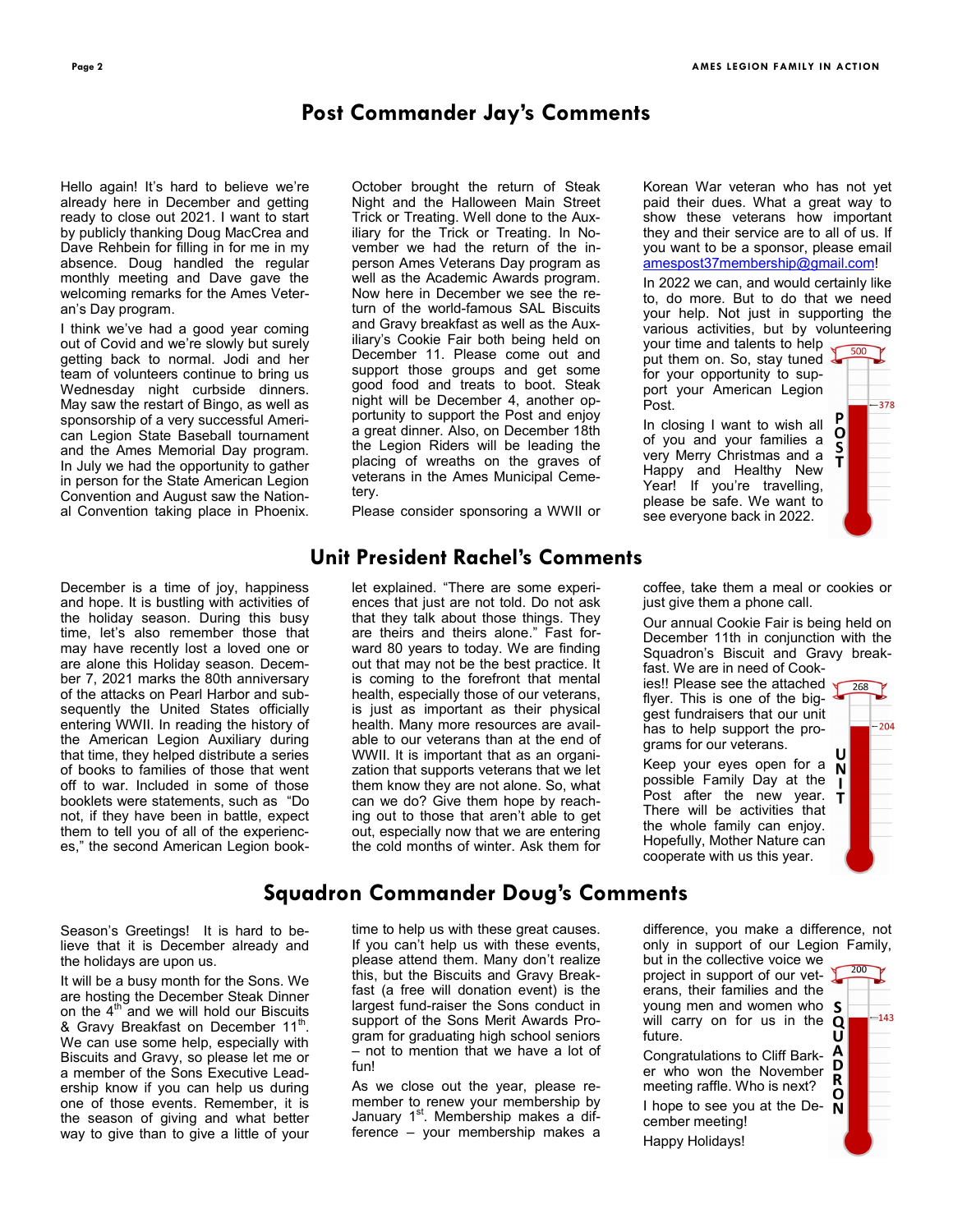### **Clubroom News**

Season's Greetings!! We hope that everyone enjoyed a safe and Happy Thanksgiving. We have lots of activities going on around the Post this month. We hope you are able to join us. The clubroom will be open from 12-6pm on Christmas Eve and will be closed on Christmas Day. Join us on Sunday to catch your favorite NFL team. The clubroom will open at 11:30am. After a year break we will be having out annual New Years Day Chili cook-off so get your recipes ready!

Our clubroom hours will remain the same but if Iowa State has an earlier game we will open early for you to come watch with us. We will continue to do our curbside meals on Wednesday nights. As things get colder and the weather gets worse we will also be offering delivery to our members in Ames that are unable to come get it yourselves. Just give us a call and we will add you to the list.

Weekly drawing bonus night!! The end

Well that was quick, leaves are falling and them, BAM, snow is falling. As riders, this is where we top off the tanks, add a little stabilizer, plug in the trickle charger, and cover em up for the winter. Most of us do that. Some of us still get the urge even in the winter. Wintertime riding is planned with an keen eye on the ever changing Iowa weather, and the road conditions. Several of us plan to keep at least one ride a month going on through the season. We'll see. December's meeting will be off site for the traditional chili feed at Bill Couser's Cow Palace where we will elect new officers.

This is where I'm going to digress from two wheels to four. As Jamie presented to the Auxiliary last month, winter weather driving takes a little preparation. Gone are the days of snow tires, little yellow bottles of HEET, and card-

Greetings fellow Legion Family members.

 I just want to put a bug in everyone's ear that the award is in the amount of \$1000.00 this year. It can be used at any vocational school, college, university, or nursing school in the United States. It is for High School seniors that will be graduating at the end of the '21-'22 school year. If you have a daughter / son / niece / nephew / granddaughter / grandson that will be graduof the year bonus drawings will be held Friday the 17th. Six drawings will be held every half hour beginning at 6pm. Members that have signed in a minimum of fifty percent of the year are qualified for the drawings and must be present to win.

We will be having a Clubroom Christmas Party on Friday, Dec 17 starting at 5:30pm. Wear your favorite ugly Christmas sweater, bring a snack to share and enjoy some games with friends!

*Monday- Weekly Drawing*- Once a week, drop your dollar into the wishing well and enter for a chance to win up to \$500.

#### **Check our Weekly Update and our Facebook page for additional items and more info.**

**December 24th** the Clubroom will be open from 12-6pm. If you have never joined us on Christmas Eve, please do. We have so much fun and cheer. Please note that we will be closed on

## **LEGION RIDERS**

board in front of the radiators. Making a quick checklist now to make sure you're ready could pay off tomorrow. Nothing complex, but ask yourself, where's the snow-brush and ice scraper? Is your windshield washer fluid rated for below zero? I drive around 40 to 60 thousand miles a year and I admit I'm usually over prepared, but a frozen windshield washer bottle has got to be the worst. Who keeps a blanket somewhere in the vehicle? Have you ever considered a small towel? They're pretty useful. If you plan to travel for the holidays be sure to leave time so you aren't rushing should the weather turn bad. Motorcycle riding requires situational awareness, winter driving is no different. Be careful and be aware of what's happening.

Now for the update. Wreath Day is fast

## **Squadron Scholarship Reminder**

ating next spring they may qualify. One of the qualifications is to be a descendant of a current or deceased member of the Ames Legion Family. Another reason to get your dues paid up, if you haven't already.

 As your family gathers for the holidays you will probably be talking with them, or their parents, about their future. It would be easy to slip that into the conversation.

**CLUBROOM COUPON Any Tuesday in December Present Coupon to get 2 drinks for the price of 1. Cash Purchase Only**

#### Christmas day.

The clubroom will be having our weekly meat raffle again this season. Stop by for a chance to win one of four fabulous weekly prizes.



Kudos to all that **THANK YOU** help keep things running Clubroom and help make the Curbside Meals and fish fry's happen. Russ and

Vicki Belz, Julie Rinard, Mike and Sandy Deacon, Tom Fowler, Bill Donovan, Ken Woodley, Lynn and John Sellmeyer, Chris Duncan, Ashley Kittenn, Hunter Schomaker, Colten Christiansen, and Randy Freel.

approaching. December 18th we will gather at Ames Cemetery. I would like to give all the credit and my thanks to the Wreath Committee for all their hard work. Without them, all of this could never of happened.

Volunteers are still needed to place the wreaths, signup is available online, or you can volunteer in person on Wreath Day. Corporate sponsorships are beginning to come in, as are donations from all of the Legion families, including a couple other Legion posts from around the 6th District.

On behalf of all of us Riders, and the Wreath Committee, Thank you all so very much.

Ride safe, and drive safe, we'll see you next month.

Cliff

 More information, and the application can be obtained at the post by asking the club room staff for an application, or on our website or on Facebook at American Legion Family of Ames, IA Post 37

 The deadline for applications is Wednesday, March 16, 2022 at 7:00 pm. There will be another reminder, and more information in next month's newsletter.